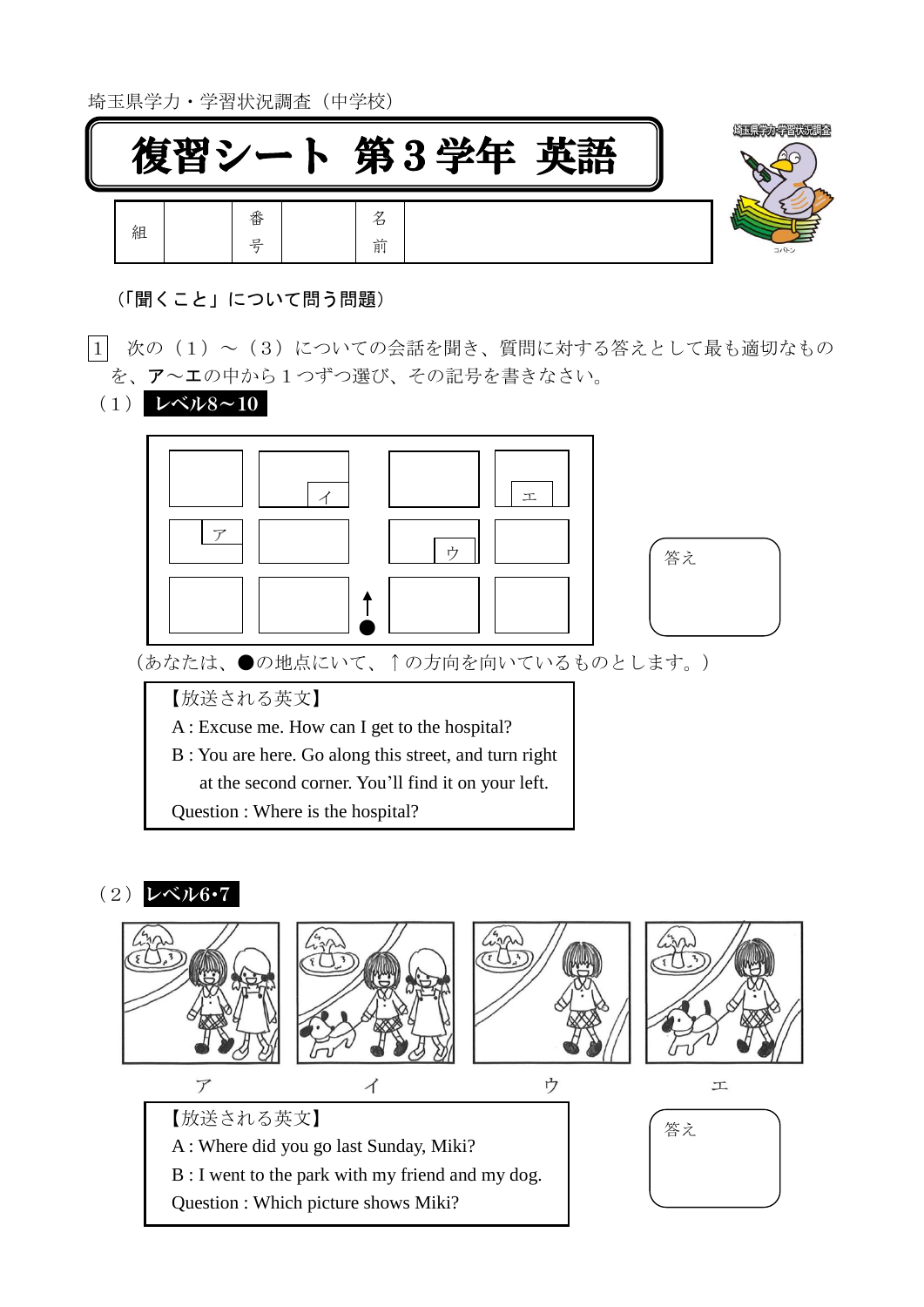## (3) レベル11・12

| 5月<br>【今週の予定】 |     |     |     |     |     |     |
|---------------|-----|-----|-----|-----|-----|-----|
| 1日            | 2E  | 3E  | 4E  | 5E  | 6E  | 7 H |
| 日曜日           | 月曜日 | 火曜日 | 水曜日 | 木曜日 | 金曜日 | 土曜日 |
|               |     |     |     |     |     |     |

【放送される英文】

- A : I will make a cake for Tom's birthday this week.
- B : When is his birthday?
- A : It's March 4th. Shall we make it together?
- B : Sounds nice. So let's go shopping for making his cake on March 3rd.
- Question : When will they go shopping together?



2 それぞれの「ある場面」を説明する英文を聞いて、質問に対する答えとして最も適切 なものを、ア~エの中から1つずつ選び、その記号を書きなさい。

## (1) レベル11・12

- ア What's wrong?
- イ May I speak to Meg?
- ウ I'm fine, thank you.
- エ How about you?

## 【放送される英文】

Meg is your friend. She doesn't look well today.

You are worrying about her.

Question : What do you say to Meg?

# (2) レベル11・12

- ア I'm coming.
- イ Can I help you?
- ウ Sorry, I can't.
- エ May I come in?

## 【放送される英文】

 Takumi is in his room. He is doing his homework. His mother is saying "I need your help. Come here." but he wants to finish it now.

Question : What does Takumi say to his mother?





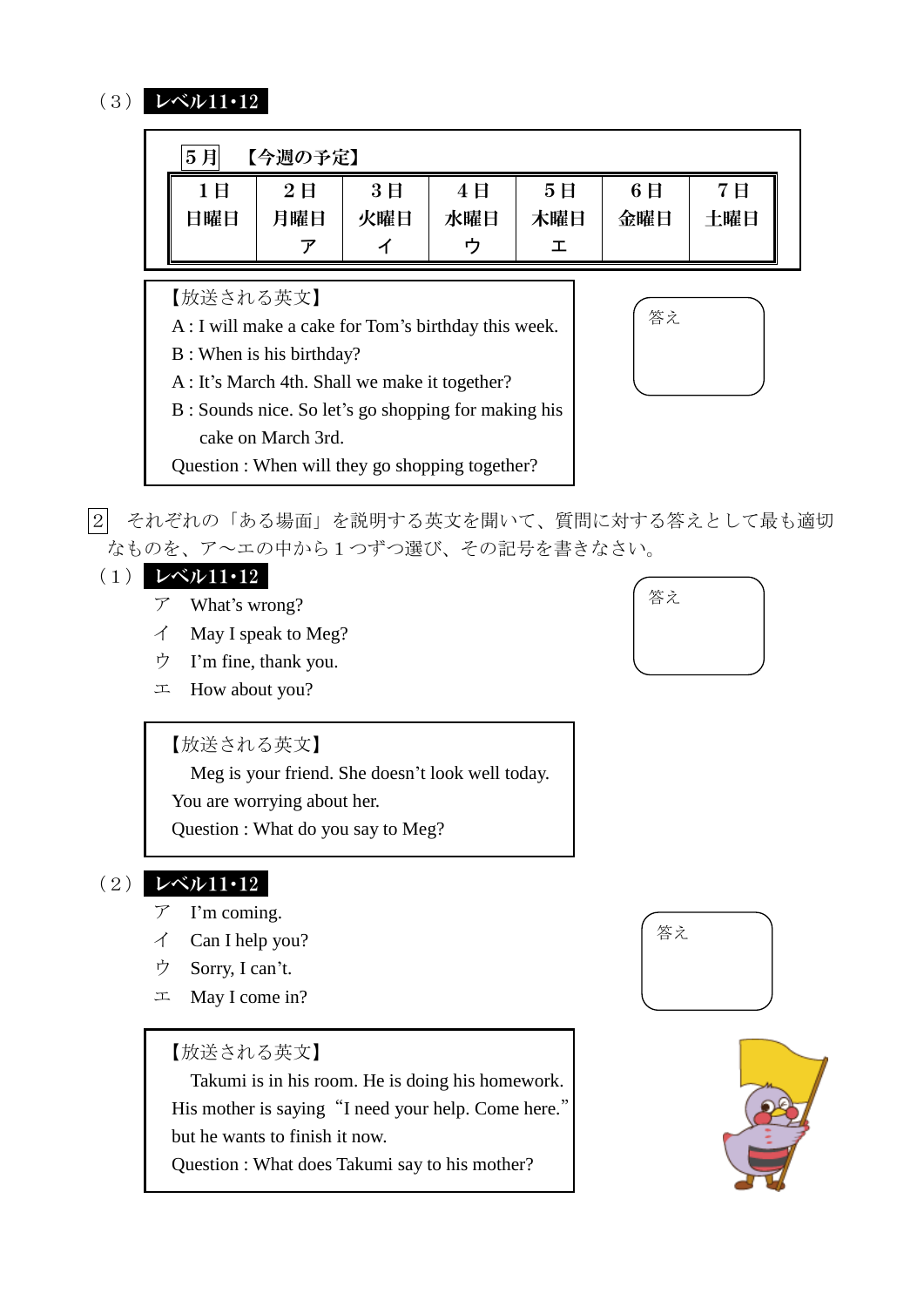

- (「聞くこと」について問う問題)
- 1 これから放送される会話を聞いて,会話の内容に合うイラストとして最も適切なもの を下のア~エのうちからそれぞれ1つ選びなさい。レベル6·7 (H27 調査問題)



(放送文)

- A : Did you watch the soccer game last Sunday?
- B : Yes, it was very exciting. Emma and Tom came to my house that day.
- A : So did you watch the game together?
- B : Yes, we did.

|2| これから放送される英語の話しかけを聞き、それに対する答えとして最も適切なもの を次のア~エのうちから1つ選びなさい。(平成24年度埼玉県小·中学校学習状況調査2等)

- (1)<教室で友達に> レベル8~10
	- ア Me too.
	- イ Here you are.
	- ウ That's right.
	- エ No, I'm not.

【放送される英文】

Can I use your pen?

答え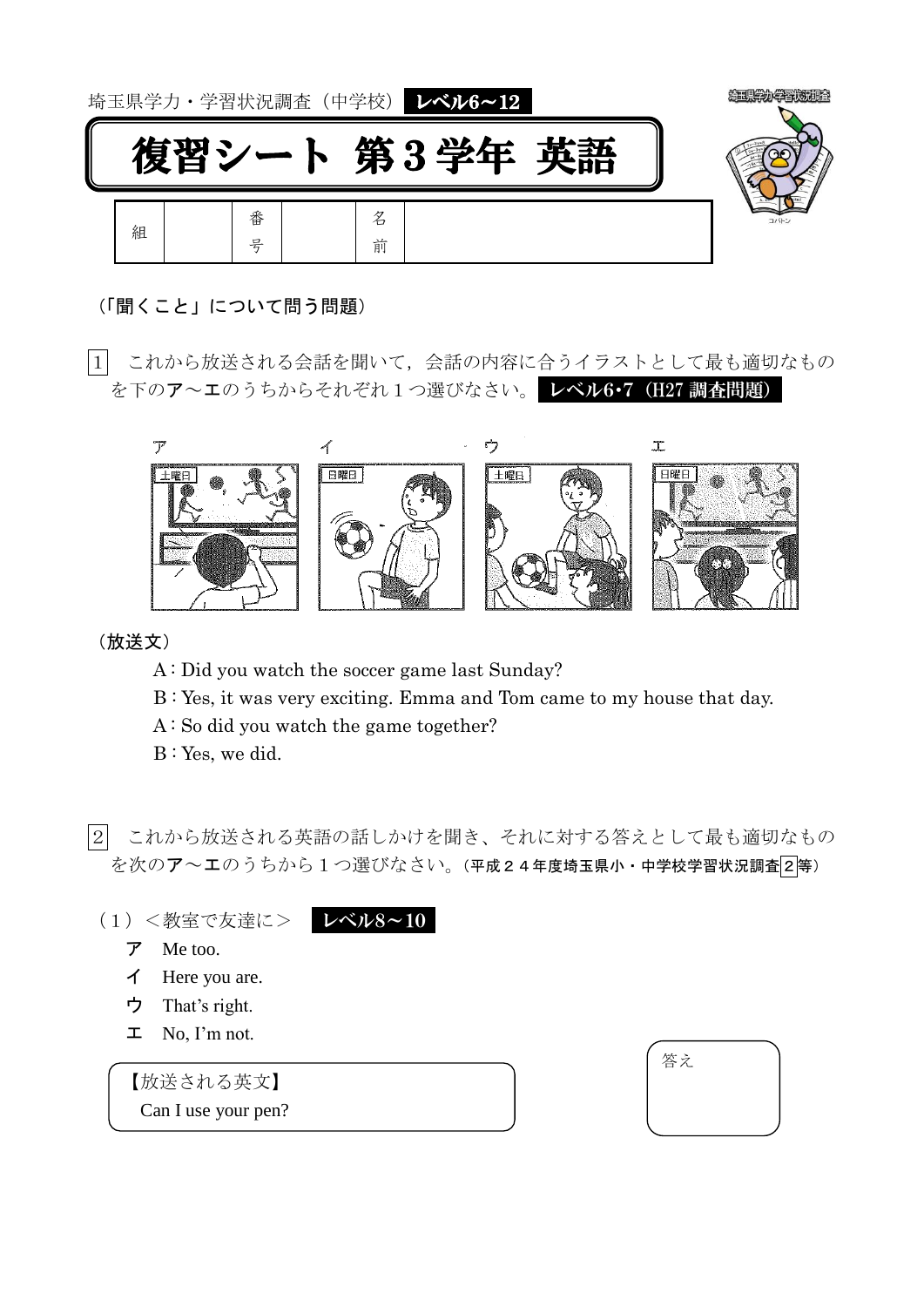(2)<友人どうしで> レベル6・7



- ア I like my brother.
- イ No, but I have a sister.
- ウ He is fine.
- エ He has many books.

【放送される英文】

Do you have any brothers?

## (3) <先生が生徒に> レベル6·7



- ア I want a new ball.
- イ I need a book.
- ウ I want to sleep.
- エ I want to be a soccer player.
- [注] ball ボール

## 【放送される英文】

What do you want to be?

(4) <先生が生徒に> レベル8~10

- ア To my friend's house.
- イ For ten hours.
- ウ About ten o'clock.
- $\mathbf{\Sigma}$  In the evening.

## 【放送される英文】

What time did you go to bed last night?

## (5)<先生が生徒に> レベル11・12

- $\vec{r}$  With my sister.
- イ In my room.
- ウ For about two hours.
- エ For two years.

【放送される英文】

How long did you study last night?







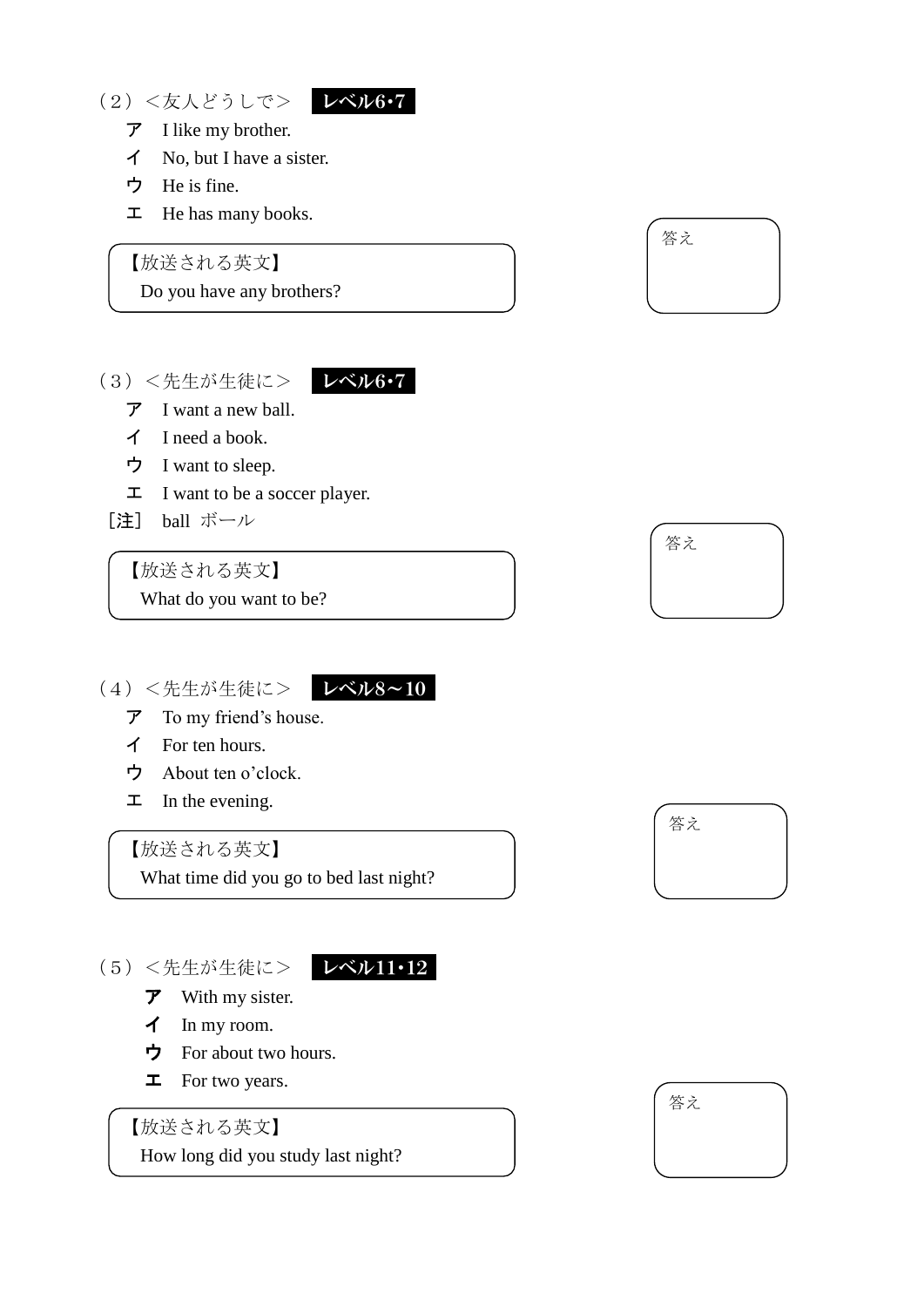#### (6)<母親が家に帰ってきた息子に> レベル11・12(H27 調査問題)

## ア It's over there.

- イ This book is great.
- ウ It was big and clean.
- エ I will read this book.

【放送される英文】

How was the new library?

(7)<放課後、男の子が友達に> レベル8~10(H28 調査問題)

- ア Sorry, I didn't bring mine.
- イ Sorry, I have to study.
- ウ No, I didn't see that.
- エ No, I don't like sports.

【放送される英文】

Do you want to see a movie with me tomorrow?

- 3 これから、ルーシーが自己紹介をします。よく聞いて、英文の内容についての質問(1)、 (2)に対する答えとして最も適切なものをア~エのうちからそれぞれ1つ選びなさい。
- (1) ルーシーについて、話している内容と合っているものはどれですか。レベル8~10
	- ア ルーシーは、中学生である。
	- イ ルーシーは、日本語を書くことが苦手である。
	- ウ ルーシーは、日本の文化に興味がある。
	- エ ルーシーは、15歳である。

(2)ルーシーが飼っている犬について、話している内容に合っているものはどれですか。

## レベル11・12

- ア ジロウは、ハチより大きい。
- イ ハチは、一番大きくて、一番若い。
- ウ クロは、一番小さくて、一番歳をとっている。
- エ ルーシーは、犬を4匹飼っている。









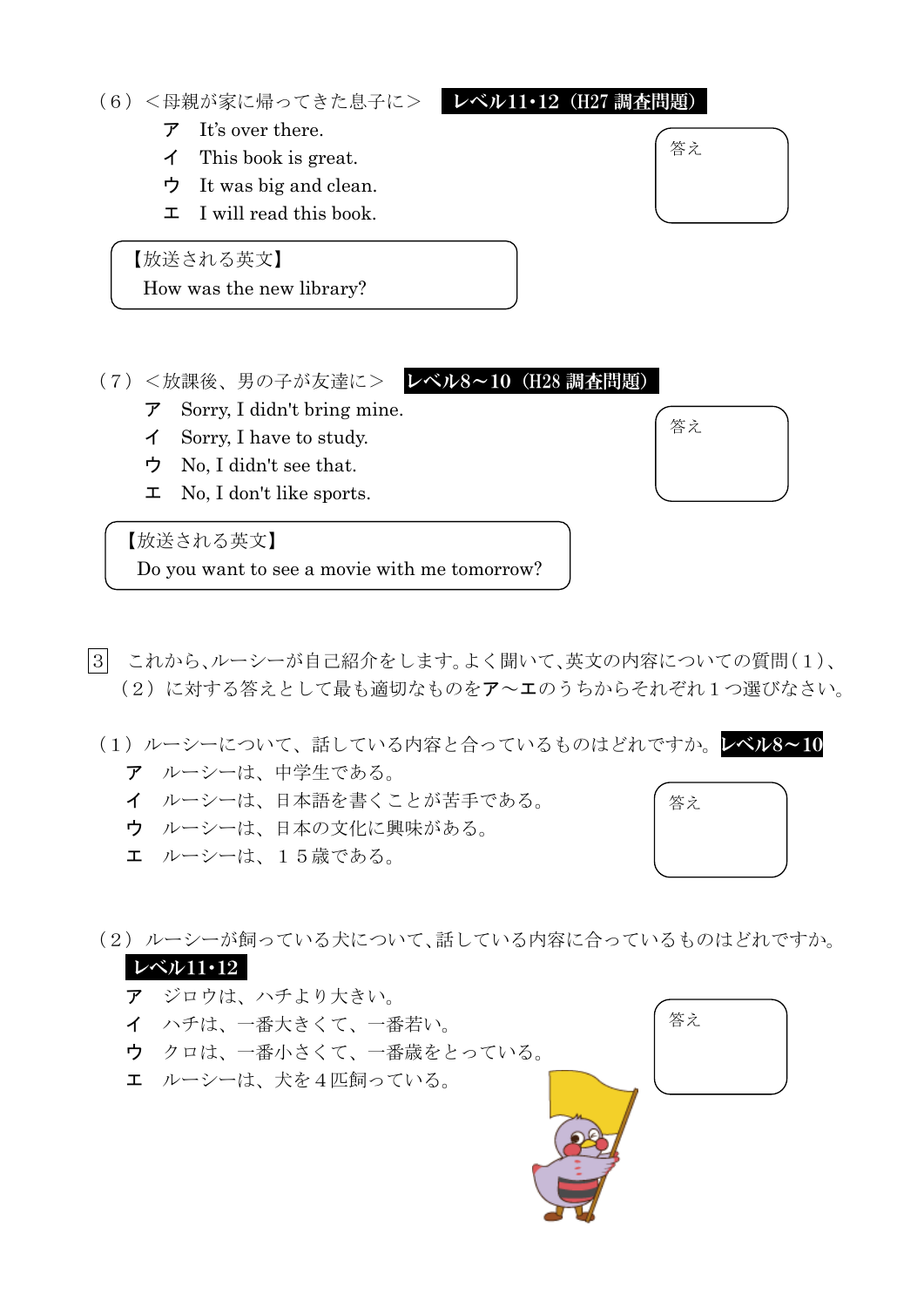【放送される英文】

Hello. My name is Lucy. I am a high school student. I am 17 years old.

 I like studying Japanese. I am interested in Japanese culture. I want to go to Japan and visit shrines in Japan someday.

 I like dogs very much. I have three dogs. This is Jiro. Jiro is the oldest of the three. But he is smaller than Hachi. This is Hachi. Hachi is the biggest, but he is the youngest of the three. This is Kuro. Kuro is the smallest, but he is older than Hachi.

[注] high school 高校 culture 文化 shrine(s) 神社 young(est)(もっとも)若い

|4| これからサム先生が自己紹介をします。その内容に合うようにメモの(1)~(3) に当てはまるものを、それぞれア~エから1つずつ選び、記号で答えなさい。 (平成27年度埼玉県学力・学習状況調査復習シート) レベル6・7 (1) ア カナダ イ オーストラリア ウ 中国 エ 韓国 (2) ア サッカー イ 野球 ウ バスケットボール エ 水泳 (3) ア 10 イ 15 ウ 20 エ 25 サム先生についてのメモ ・出身の国 ・・・・・・・・・ (1) ・1番好きなスポーツ・・・・・ (2) ・日本語を勉強中 ・家から学校まで自転車で・・・ 分 (3)

#### 【放送される英文】

 Hi, my name is Sam. I'm from Canada. My father and mother are from China, so I speak English and Chinese. This is my first time to come to Japan.

 I like sports. I like soccer, basketball, baseball, and skiing, but I like basketball the best. I practice it every Sunday with my friends. Now I study Japanese. I think it is very difficult. Please tell me your favorite Japanese word next time.

I live near this school. It takes about 15 minutes by bicycle.

[注] Canada カナダ Chinese 中国語 skiing スキー bicycle 自転車